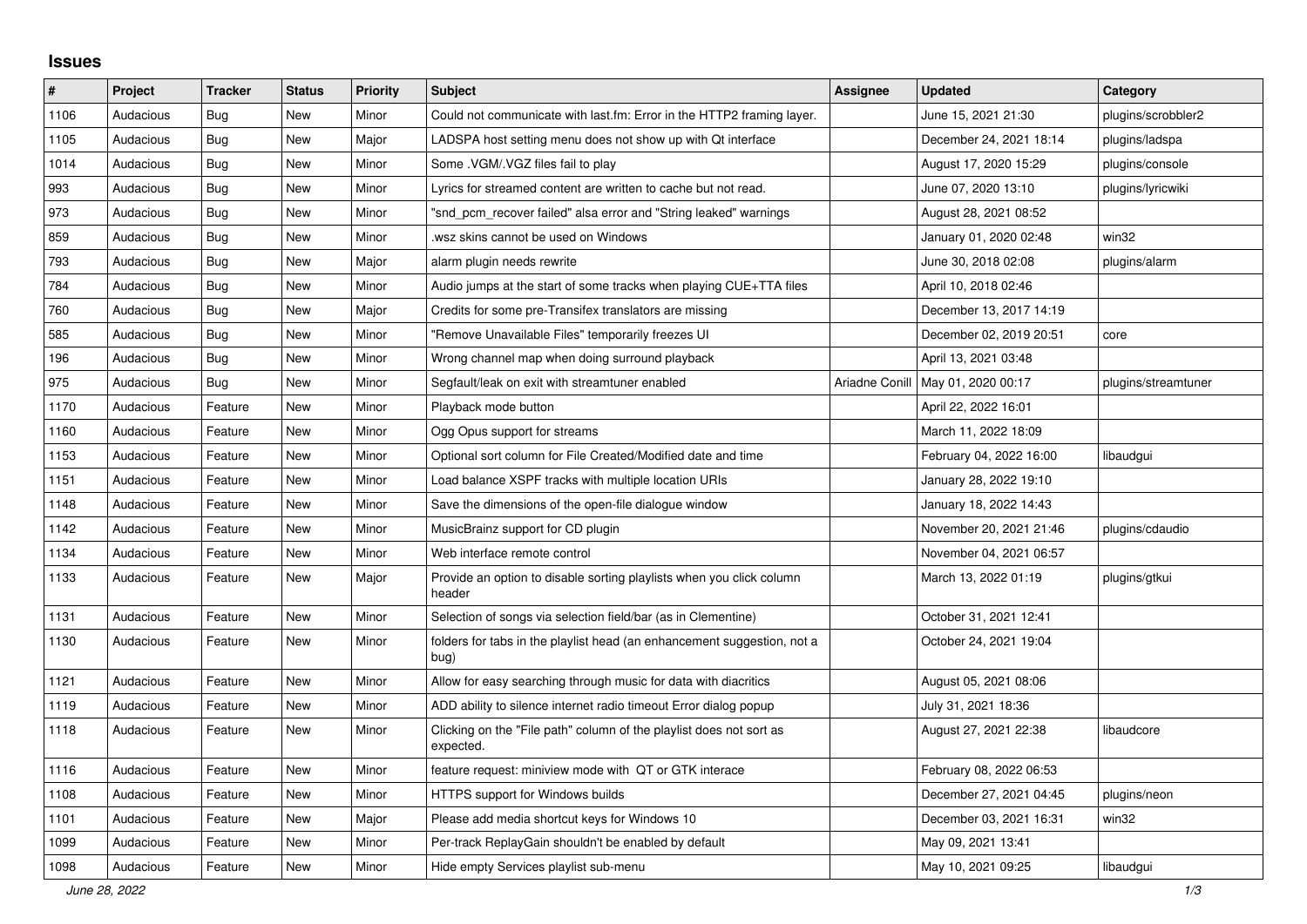| $\#$ | Project   | <b>Tracker</b> | <b>Status</b> | <b>Priority</b> | <b>Subject</b>                                                                                      | <b>Assignee</b> | <b>Updated</b>          | Category            |
|------|-----------|----------------|---------------|-----------------|-----------------------------------------------------------------------------------------------------|-----------------|-------------------------|---------------------|
| 1097 | Audacious | Feature        | New           | Minor           | Replace the volume button with a horizontal scale                                                   |                 | May 17, 2021 00:21      |                     |
| 1096 | Audacious | Feature        | New           | Minor           | Calculate and show selection stats in the status bar                                                |                 | May 10, 2021 03:06      |                     |
| 1095 | Audacious | Feature        | New           | Minor           | Ctrl $+$ Z / R to undo / redo changes to playlist                                                   |                 | May 07, 2021 18:42      |                     |
| 1093 | Audacious | Feature        | New           | Minor           | Make the Song Dialog (Qt) window wider by default                                                   |                 | May 17, 2021 15:36      |                     |
| 1092 | Audacious | Feature        | New           | Minor           | Reread metadata on play option                                                                      |                 | April 30, 2021 03:35    |                     |
| 1091 | Audacious | Feature        | New           | Minor           | Built-in lyrics support                                                                             |                 | April 28, 2021 18:24    |                     |
| 1088 | Audacious | Feature        | New           | Minor           | plugin: status icon: ADD option to select tray mouse Middle Click action                            |                 | April 11, 2021 12:05    | plugins/statusicon  |
| 1082 | Audacious | Feature        | New           | Minor           | File writer option to pad track numbers with leading zeros                                          |                 | March 31, 2021 00:15    | plugins/filewriter  |
| 1072 | Audacious | Feature        | New           | Minor           | QT AOSD plugin                                                                                      |                 | February 17, 2021 21:18 | plugins/aosd        |
| 1071 | Audacious | Feature        | New           | Minor           | Linkage could be improved for packagers.                                                            |                 | March 31, 2021 00:32    |                     |
| 1067 | Audacious | Feature        | New           | Minor           | Equalizer adjustments are coarse.                                                                   |                 | February 11, 2021 10:09 |                     |
| 1066 | Audacious | Feature        | New           | Minor           | Allow Equalizer window to be resized.                                                               |                 | February 11, 2021 10:05 |                     |
| 1058 | Audacious | Feature        | New           | Minor           | Allow changing the language/locale in settings                                                      |                 | January 30, 2021 18:11  |                     |
| 1057 | Audacious | Feature        | New           | Minor           | Matroska (mka) chapter support                                                                      |                 | August 27, 2021 22:54   |                     |
| 1048 | Audacious | Feature        | New           | Minor           | PipeWire support                                                                                    |                 | May 04, 2022 19:36      |                     |
| 1047 | Audacious | Feature        | New           | Minor           | Stop playing after any chosen track                                                                 |                 | December 29, 2020 01:23 |                     |
| 1046 | Audacious | Feature        | New           | Minor           | Add all id3v2 frames in the settings of Playlist available columns                                  |                 | December 28, 2020 21:14 | plugins/gtkui       |
| 1013 | Audacious | Feature        | New           | Minor           | Request re Album Art using music file metatag                                                       |                 | August 03, 2020 22:48   |                     |
| 1011 | Audacious | Feature        | New           | Minor           | Visible separator of folders in the playlist                                                        |                 | July 18, 2020 16:10     |                     |
| 998  | Audacious | Feature        | New           | Trivial         | aacgain in aac / r128 in opus                                                                       |                 | June 01, 2021 10:44     |                     |
| 996  | Audacious | Feature        | New           | Minor           | Refine playlists when searching (search all playlists)                                              |                 | June 16, 2020 09:58     |                     |
| 995  | Audacious | Feature        | New           | Minor           | Add star rating to songs                                                                            |                 | June 16, 2020 09:56     |                     |
| 987  | Audacious | Feature        | New           | Minor           | Closing of Search Library tool by same method as opening it                                         |                 | May 13, 2020 00:15      |                     |
| 969  | Audacious | Feature        | New           | Minor           | streamtuner plugin: Please add column-sortability, or at least sort<br>alphabetically by 1st column |                 | June 16, 2020 09:54     | plugins/streamtuner |
| 968  | Audacious | Feature        | New           | Minor           | Loop PSF files at normal loop points during repeat mode                                             |                 | April 16, 2020 03:25    | plugins/psf         |
| 956  | Audacious | Feature        | New           | Minor           | Stream to chromecast                                                                                |                 | January 11, 2021 01:19  |                     |
| 955  | Audacious | Feature        | New           | Minor           | Enqueue option                                                                                      |                 | April 09, 2020 03:54    |                     |
| 945  | Audacious | Feature        | New           | Minor           | Balance control in newer interface                                                                  |                 | March 23, 2020 13:28    | plugins/qtui        |
| 943  | Audacious | Feature        | New           | Minor           | Being able to add several folders to the library, and arrange that<br>Audacious recognizes symlinks |                 | March 23, 2020 15:41    | plugins/search tool |
| 924  | Audacious | Feature        | New           | Minor           | Option to replace playlist contents by drag and drop                                                |                 | December 02, 2019 20:15 |                     |
| 918  | Audacious | Feature        | New           | Minor           | Replace libguess with libuchardet                                                                   |                 | November 19, 2019 05:50 |                     |
| 913  | Audacious | Feature        | New           | Minor           | Play / create new playlist from selection                                                           |                 | December 02, 2019 20:13 | plugins/gtui        |